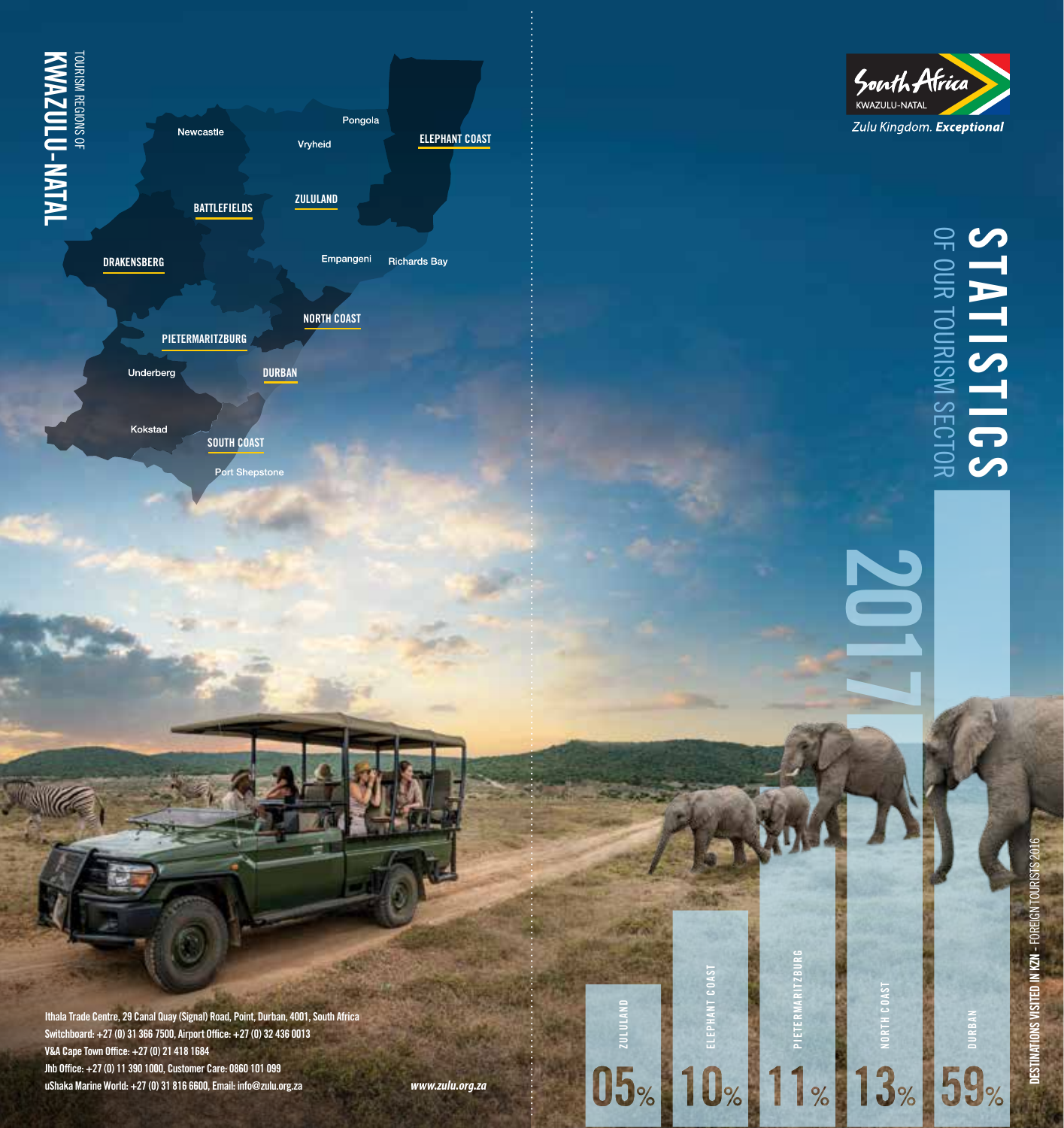# **SOME USEFUL STATISTICS - 2017**

The World: What is the size of the global foreign tourism market?

| <b>GLOBAL FOREIGN TOURISM MARKET 2016</b>    |                |                        |                                             |                                                                                  |
|----------------------------------------------|----------------|------------------------|---------------------------------------------|----------------------------------------------------------------------------------|
|                                              | World          | Africa                 | South Africa                                | <b>KZN</b>                                                                       |
| Size                                         | 1.235bn $1$    | $57.8$ mn <sup>1</sup> | $10.04$ mn <sup>4</sup>                     | ± 753617<br>(± 413)<br>$509*)$                                                   |
| Growth (%)                                   | 3.9%1          | $8.1%$ <sup>1</sup>    | 12.8%                                       | 1.3% <sup>4</sup>                                                                |
| <b>Direct Spend</b><br>(Tourism<br>Receipts) | US\$1 220bn1   | US\$35bn <sup>1</sup>  | R82.2<br>(excluding CAPEX)<br>R75.5bn       | $R4.4$ billion <sup>4</sup>                                                      |
| Daily Spend                                  | $\blacksquare$ | -                      | R850 <sup>4</sup>                           | R773                                                                             |
| <b>Average Stay</b><br>(Nights)              | $\overline{a}$ | -                      | 9.2 nights $4$<br>(most common<br>2 nights) | Avg 7.6<br>nights <sup>7</sup><br>(5.5mn)<br>bednights<br>in total) <sup>4</sup> |

Source: UNWTO 2017 March Barometer<sup>1</sup>, WTTC<sup>2</sup>, SAT4, TKZN5, \*African air and overseas departures 2016. KZN 7.5% of<br>RSA's total of 88.8mn bednights in 2016<sup>7</sup>

| <b>GLOBAL TOURISM CONTRIBUTION 2016</b> |              |              |                        |                          |
|-----------------------------------------|--------------|--------------|------------------------|--------------------------|
|                                         | World        | Africa       | South                  | <b>KZN</b>               |
|                                         |              |              | Africa                 |                          |
| Number                                  | 108.7mn*     | 8.36mn*      | ±716 500*              | ±82 175***               |
| Directly                                |              |              |                        |                          |
| Employed                                |              |              |                        |                          |
| Total<br>Employed                       | 292.2mn*     | 20.7mn*      | $±1.533000*$           | $±175$ 142***            |
| Contribution                            | 10.2%        | $±7.8%$ *    | $±9.3%$ *              | ±3#%                     |
| to GDP %                                |              |              |                        |                          |
| <b>Total Direct</b>                     | US\$2,306bn* | US\$66.4bn*  | $\pm$ R127.9bn*        | ± R9.0bn***              |
| Contribution<br>to GDP                  |              |              |                        |                          |
| (Foreign +                              |              |              |                        |                          |
| Domestic)                               |              |              |                        |                          |
| <b>Total</b>                            | US\$7,613bn* | US\$165.6bn* | ±R402.2bn*             | $\pm$ R18bn <sup>^</sup> |
| Contribution                            |              |              | (R <sub>13</sub> , 28) |                          |
| to GDP                                  |              |              | $=$ \$1)               |                          |
| (Foreign +                              |              |              | (US\$27.3bn)           |                          |
| Domestic)                               |              |              |                        |                          |

Source: IHS Global#, WTTC 2017\*, SAT\*\*, TKZN\*\*\* 2017, \*\*\*\*Stats SA derived from GDPR for KZN Current Prices - domestic and<br>international+ STATSSA derived from GDPR for KZN Constant Prices, ^using multiplier of 2.

| THE TOURISM TOP 10 GLOBAL DESTINATIONS 2016 (MILLION) |      |                       |      |
|-------------------------------------------------------|------|-----------------------|------|
| 1. France                                             | 84   | 6. Turkey             | 35   |
| 2. USA                                                |      | 77 7. Germany         | 35.6 |
| 3. Spain                                              |      | 75.6 8. UK            | 32   |
| 4. China                                              | 59.3 | $\vert$ 9. Mexico     | 35   |
| 5. Italy                                              |      | $52.6$   10. Thailand | 32.6 |

Source: UNWTO 2017

**1** *2* **22** *Methods* **1 2-2** 

| THE TOURISM TOP 10 GLOBAL SPENDERS 2016 (US\$ BILLION) |      |                        |      |
|--------------------------------------------------------|------|------------------------|------|
| 1. China                                               |      | $261.1$ 6. Canada      | 29.1 |
| 2. USA                                                 |      | 121.5 $ 7.$ Korea      | 26.6 |
| 3. Germany                                             |      | 81.1 8. Australia      | 25.3 |
| 4. UK                                                  | 63.6 | $ 9.$ Italy            | 24.7 |
| 5. France                                              |      | $40.9$   10. Hong Kong | 24.1 |

(South Africa not in top 50)

Source: UNWTO 2017

| THE TOP 10 GLOBAL GENERATORS OF TOURISTS 2016 |                      |                            |            |  |
|-----------------------------------------------|----------------------|----------------------------|------------|--|
| 1. China                                      | 135 100 000 6. Italy |                            | 62 600 000 |  |
| 2. Hong Kong, China                           | 91 800 000 7. Canada |                            | 53 000 000 |  |
| 3. Germany                                    | 83 737 000 8. France |                            | 26 648 000 |  |
| 4. USA                                        |                      | 72 401 000 9. Korea (RoK)  | 22 400 000 |  |
| 5. UK                                         |                      | 70 800 000   10. Australia | 9 900 000  |  |

(SA 5 168 000 2013)

Source: The World Bank 2017; UNWTO 2017

| THE SOUTH AFRICAN FOREIGN PICTURE 2016 |                                       |  |
|----------------------------------------|---------------------------------------|--|
| Number of foreign tourists:            | 10.04mn                               |  |
| Spend - pppd:                          | R818 (R7 521 per trip)                |  |
| <b>Total Spend:</b>                    | R75.5bn                               |  |
| Average length of stay:                | 9.2 nights                            |  |
| Main overseas source markets:          | UK, USA, Germany, France, Netherlands |  |
| Spend, Foreign vs Domestic:            | 74% vs 26%                            |  |

Source: SAT 2017, WTTC 2017

| SOUTH AFRICA'S TOP 5 OVERSEAS (LONG HAUL) TOURIST MARKETS 2016 |         |  |
|----------------------------------------------------------------|---------|--|
| 1. UK                                                          | 447840  |  |
| 2. USA                                                         | 345 013 |  |
| 3. Germany                                                     | 311832  |  |
| 4. Denmark                                                     | 154 226 |  |
| 5. Netherlands                                                 | 147 973 |  |

Source: SAT 2017

| SOUTH AFRICA'S TOP 5 AVERAGE SPENDING MARKETS PER TRIP (EXCLUDING CAPITAL EXPENDITURE) |                     |  |
|----------------------------------------------------------------------------------------|---------------------|--|
| 1. DRC                                                                                 | R41 000             |  |
| 2. Angola                                                                              | R28 200             |  |
| 3. Spain                                                                               | R <sub>26</sub> 700 |  |
| 4. Denmark                                                                             | R25 600             |  |
| 5. UAE                                                                                 | R <sub>20</sub> 900 |  |

Source: SAT 2017

| PURPOSE OF VISIT TO SOUTH AFRICA: ALL FOREIGN TOURISTS (2016) |       |
|---------------------------------------------------------------|-------|
| Holiday                                                       | 16%   |
| <b>VFR</b>                                                    | 41.1% |
| Shopping                                                      | 19.5% |
| <b>Business Travel</b>                                        | 2.1%  |
| Other                                                         | 10.1% |
| Medical                                                       | 1.8%  |
| <b>Business Tourism</b>                                       | 9.4%  |
| Source: SAT 2017                                              |       |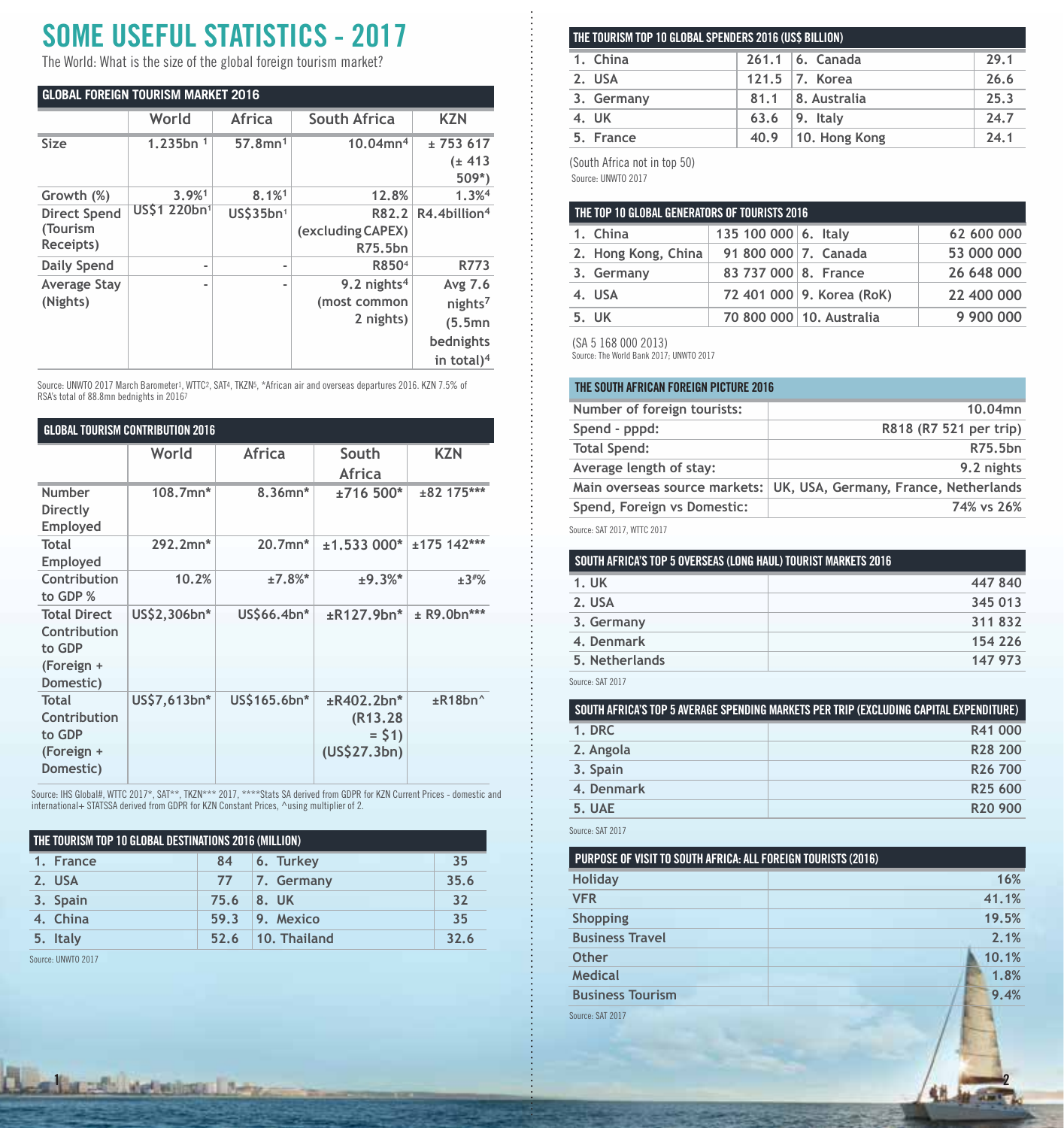### **SOUTH AFRICA'S ANNUAL OVERSEAS (LONG HAUL) TOURISTS 1980-2016** SAT changed reporting methodology, omitting transits

SAT changed reporting methodology, omitting day visitors



Source: SAT 2016

| <b>FOREIGN TOURIST ACTIVITIES IN SOUTH AFRICA 2016</b> |       |
|--------------------------------------------------------|-------|
| Shopping                                               | 64.7% |
| Nightlife                                              | 54.6% |
| Eating out                                             | 40.1% |
| Social                                                 | 39.9% |
| <b>Visiting Natural Attractions</b>                    | 14.2% |
| <b>Business</b>                                        | 10.8% |
| Cultural, Historical, Heritage                         | 10.5% |
| <b>Beach</b>                                           | 10%   |
| Wildlife                                               | 10.7% |
| <b>Theme Parks</b>                                     | 4.9%  |
| Adventure                                              | 4.6%  |
| Source: SAT 2017                                       |       |

## **OVERSEAS TOURIST (INBOUND LONG HAUL) SEASONAL FLOW 2012-2016**



| THE SOUTH AFRICAN DOMESTIC TOURISM PICTURE 2016    |                |
|----------------------------------------------------|----------------|
| Numbers of tourists annually: 24,3mn trips, 11,7mn | <b>VFR:72%</b> |
| travellers                                         |                |
| Spend - per trip: ±R1 090; R250 per day            | Holiday: 11%   |
| Spend - total market value: R26,5bn direct spend   | Business: 8.5% |
| Average length of stay: 4.3 nights                 | Medical: 1.2%  |
| Main source markets: Gauteng, Limpopo, KZN, W      | Religious: 7%  |
| Cape                                               |                |
| Source-SAT 2017                                    |                |

#### e: SAT 2017:

#### **TOP 5 SOUTH AFRICAN DOMESTIC TOURISM SOURCE MARKETS 2016**

| 1. Gauteng       | $6.6$ mn |
|------------------|----------|
| 2. Limpopo       | 6.3mn    |
| 3. KwaZulu-Natal | 3.2mn    |
| 4. Western Cape  | 3.5mn    |
| 5. Eastern Cape  | $2.4$ mn |
|                  |          |

Source: SAT 2017

#### **KWAZULU-NATAL - THE FOREIGN TOURIST PICTURE 2016**

| <b>Number of Visitors Annually:</b> | ±753617                               |
|-------------------------------------|---------------------------------------|
| <b>Average Spend per Visitor:</b>   | ±R5 877 per trip, R773 per day        |
| Spend - Total Market Value:         | R4.4billion                           |
| Length of Stay:                     | Avg: 7.6 nights                       |
| <b>Main Overseas Source</b>         | Germany, UK, USA, Netherlands, France |
| <b>Markets:</b>                     |                                       |
|                                     |                                       |

Source: SAT 2017

| KWAZULU-NATAL'S TOP TEN FOREIGN TOURISM SOURCE MARKETS 2016 |         |  |                      |        |       |
|-------------------------------------------------------------|---------|--|----------------------|--------|-------|
| 1. Swaziland                                                | 293 107 |  | 32.8% 6. Zimbabwe    | 38 549 | 1.9%  |
| 2. Germany                                                  | 48 958  |  | 15.7% 7. Botswana    | 26 513 | 3.9%  |
| $3.$ UK                                                     | 48 367  |  | 10.8% 8. Netherlands | 25 599 | 17.3% |
| 4. USA                                                      | 45 197  |  | 13.1% 9. France      | 22 209 | 14.4% |
| 5. Lesotho                                                  | 43926   |  | 2.5% 10. India       | 19 362 | 20.3% |

Source: SAT 2017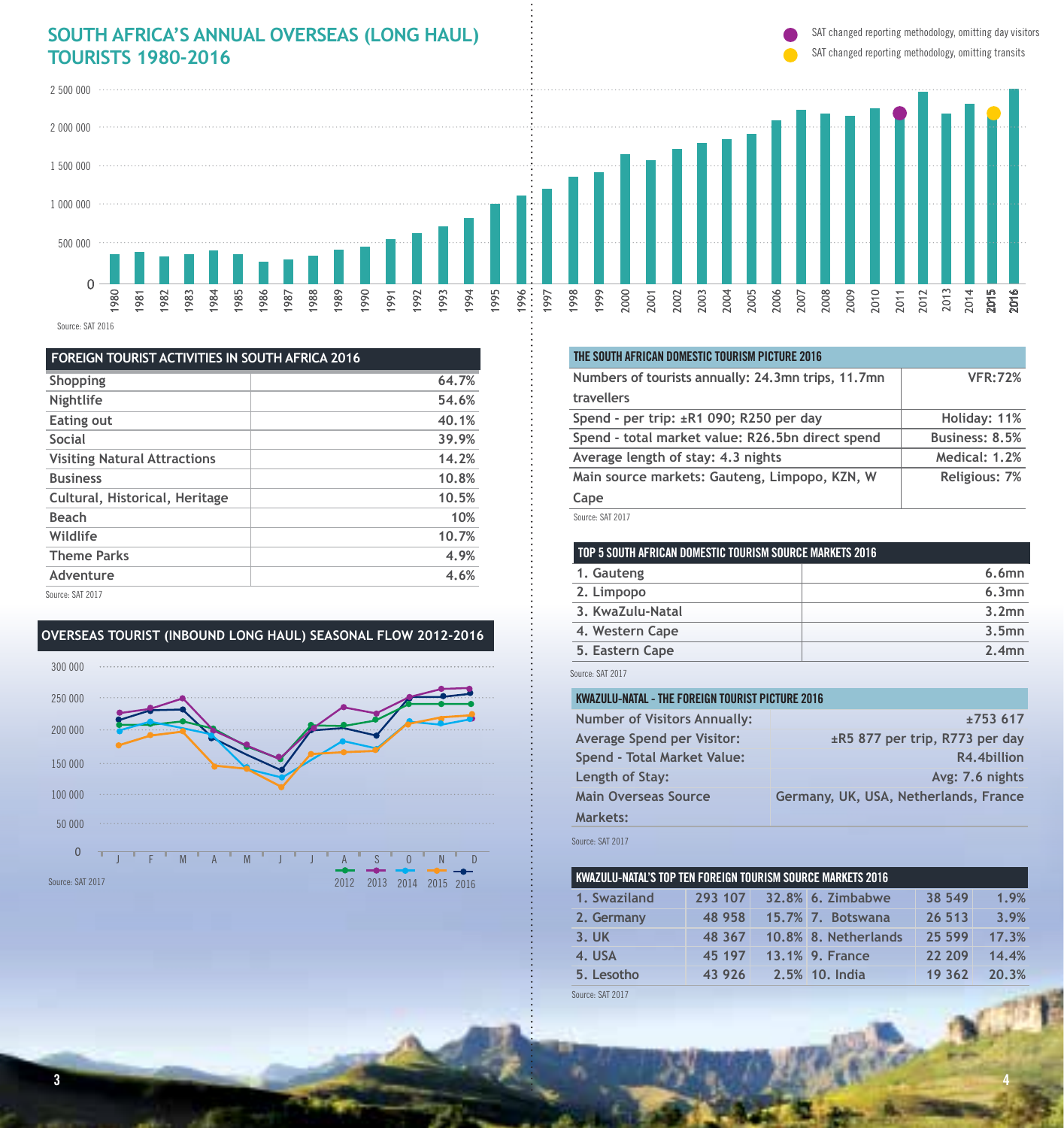| KWAZULU-NATAL'S TOP LONG HAUL SOURCE MARKETS |                |                |  |
|----------------------------------------------|----------------|----------------|--|
| 2016                                         | 2015           | 2014           |  |
| 1. Germany                                   | 1. UK          | 1. Germany     |  |
| 2. UK                                        | 2. Germany     | 2. UK          |  |
| 3. USA                                       | 3. USA         | 3. USA         |  |
| 4. Netherlands                               | 4. France      | 4. France      |  |
| 5. France                                    | 5. Netherlands | 5. India       |  |
| 6. India                                     | 6. India       | 6. Netherlands |  |

| 2013         | 2012           |
|--------------|----------------|
| 1. USA       | 1. UK          |
| 2. UK        | 2. USA         |
| 3. Germany   | 3. Germany     |
| 4. India     | 4. India       |
| 5. Australia | 5. Netherlands |
| 6. France    | 6. Australia   |
|              |                |

Source: SAT 2017

| PURPOSE OF VISIT TO KZN - OVERSEAS AND AFRICAN AIR DEPARTURES 2016: |  |                   |       |  |
|---------------------------------------------------------------------|--|-------------------|-------|--|
| <b>Holiday Overseas</b>                                             |  | 25.9% African Air | 50.9% |  |
| <b>Business Overseas</b>                                            |  | 19% African Air   | 19.6% |  |
| <b>VFR Overseas</b>                                                 |  | 37% African Air   | 21.4% |  |
| <b>Other Overseas</b><br>8.2%<br>9.5% African Air                   |  |                   |       |  |
| - - - - - - - -                                                     |  |                   |       |  |

Source: SAT 2017

| <b>PURPOSE OF VISIT TO KZN - LAND DEPARTURES 2016:</b> |       |  |
|--------------------------------------------------------|-------|--|
| Holiday                                                | 18.5% |  |
| <b>Business</b>                                        | 19.6% |  |
| <b>VFR</b>                                             | 48.8% |  |
| Other                                                  | 13.1% |  |
| 0.00000000000                                          |       |  |

Source: SAT 2017

| DESTINATIONS VISITED IN KZN - FOREIGN TOURISTS 2015 |      |  |
|-----------------------------------------------------|------|--|
| Durban                                              | 59%  |  |
| Pietermaritzburg                                    | 11%  |  |
| Zululand                                            | 5%   |  |
| <b>Drakensberg</b>                                  | 1%   |  |
| <b>Elephant Coast</b>                               | 10%  |  |
| <b>North Coast</b>                                  | 13%  |  |
| <b>South Coast</b>                                  | 0.2% |  |
| <b>Battlefields</b>                                 | 1%   |  |

Source: SAT 2016

#### **SOME ACTIVITIES UNDERTAKEN IN KZN – AFRICAN LAND, AFRICAN AIR DEPARTURE AND OVERSEAS VISITORS 2016:**

| TIJHUNJ ZUTU.                     | Land  | Africa Air | Rest of<br>World |
|-----------------------------------|-------|------------|------------------|
| Nightlife                         | 4.1%  | 8.6%       | 85.4%            |
| Shopping                          | 54.6% | 74.6%      | 55.3%            |
| Visiting natural attractions      | 2.5%  | 25.1%      | 46.7%            |
| Beach                             | 27.1% | 44.8%      | 82.3%            |
| Wildlife                          | 1.5%  | 8.8%       | 21.2%            |
| Cultural, historical and heritage | 4.0%  | 14.4%      | 52.7%            |
| Social                            | 57.2% | 45.4%      | 14.1%            |
| <b>Business</b>                   | 4.8%  | 33.3%      | 25.5%            |
| Theme parks                       | 1.6%  | 14.6%      | 13.5%            |
| Adventure                         | 1.0%  | 5.5%       | 13.6%            |
| <b>Visited a Casino</b>           | 1.1%  | 0.0%       | 3.6%             |
| Sporting - spectator              | 1.1%  | 1.5%       | 14.3%            |
| <b>Education</b>                  | 2.2%  | 9.0%       | 0.9%             |
| Sporting - competed               | 0.2%  | 0.7%       | 0.5%             |
| <b>Hunting</b>                    | 0.2%  | 0.5%       | 0.2%             |
| Medical                           | 0.5%  | 1.5%       | 1.0%             |
| Health                            | 0.8%  | 1.6%       | 2.7%             |
| <b>Trading</b>                    | 5.7%  | 1.4%       | 1.5%             |
| Entertainment                     | 4.9%  | 8.0%       | 2.8%             |

Source: SAT 2017

**5 6**

#### **MONTHLY AIR PASSENGER ARRIVALS TO KZN – 2012-2016**

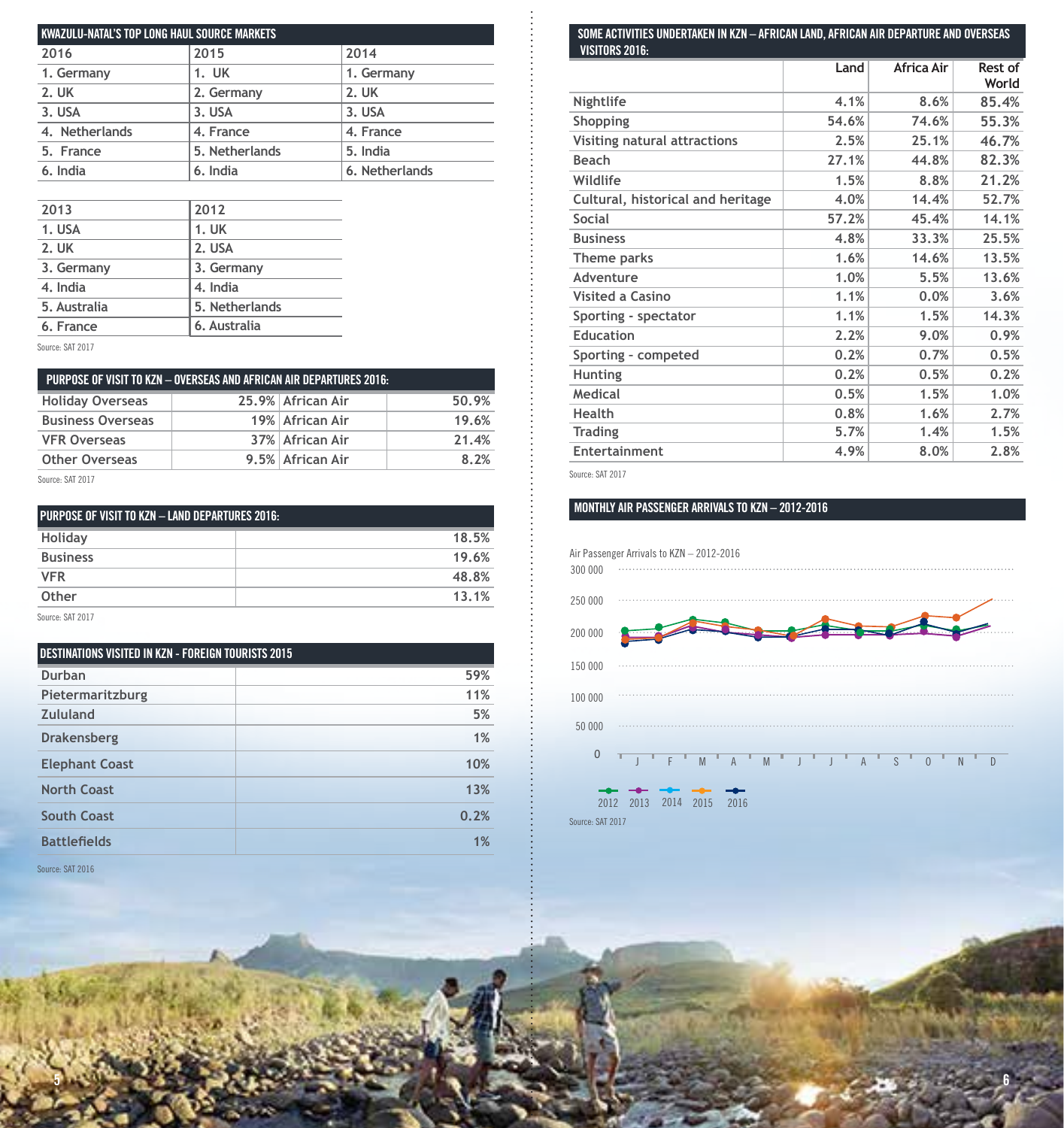#### **FOREIGN TOURISTS INTO KING SHAKA INTERNATIONAL AIRPORT 2016 – BY MONTH**

Fri, 01 Jan 2016 to Sat, 31 Dec 2016





| KZN - THE DOMESTIC TOURIST PICTURE 2016: |                             |
|------------------------------------------|-----------------------------|
| Number of visitors annually:             | $±4.19$ mn trips            |
| Average spend per trip:                  | ±R1108                      |
| Spend - total direct value:              | ±R4.6bn                     |
| Average length of stay:                  | (8.02 - TKZN)<br>4.5 nights |
| Main source markets:                     | Gauteng, KwaZulu-Natal      |
| Source: SAT 2017                         |                             |

| 1. Gauteng      |
|-----------------|
| 2. KZN          |
| 3. Western Cape |
| 4. Eastern Cape |
| 5. Free State   |

Source: SAT 2017

#### **KZN – TOP SOURCE MARKETS FOR HOLIDAYMAKERS 2016:**

- **1. Gauteng**
- **2. KZN**
- **3. Eastern Cape**
- **4. Western Cape**
- **5. Limpopo/Mpumalanga**

Source: TKZN 2017

| PURPOSE OF VISIT TO KZN - DOMESTIC VISITORS 2016: |       |     |
|---------------------------------------------------|-------|-----|
| <b>VFR</b>                                        | 73%   | 49% |
| Holiday/Leisure                                   | 14.3% | 37% |
| <b>Business</b>                                   | 7.4%  | 12% |
| Other                                             | 5%    | 2%  |
| Source: SAT 2016<br>Source: TKZN 2017             |       |     |

| ACTIVITIES UNDERTAKEN IN KZN - DOMESTIC VISITORS 2016:  |    |
|---------------------------------------------------------|----|
| <b>ACTIVITY</b>                                         | %  |
| Go to the beach                                         | 75 |
| Go to a live show, theatre or concert                   | 27 |
| Watch a live sports event                               | 30 |
| Visit a museum, art gallery or historical building      | 22 |
| Visit a nature or wildlife or game reserve              | 14 |
| Take part in a sports event                             | 15 |
| Take part in any water sport                            | 16 |
| Visit an arts or craft outlet                           | 15 |
| Visit an African township or cultural village on a tour | 16 |
| Food and wine fair                                      | 31 |
| Go hiking or mountain climbing                          | 12 |
| <b>Birdwatching</b>                                     | 9  |
| Art and crafts festival                                 | 11 |
| Attend a conference, workshop or training session       | 11 |
| Visit a health spa                                      | 26 |
| See bushman paintings                                   | 10 |
| Fly-fishing                                             | 5  |
| Horse riding                                            | 10 |
| Go backpack/hostel travelling                           | 11 |
| Mountain biking or other cycling                        | 6  |
| Tour of the battlefields                                | 11 |
|                                                         |    |

Source: TKZN 2017

#### **DESTINATIONS VISITED IN KZN-DOMESTIC TOURISTS 2016**

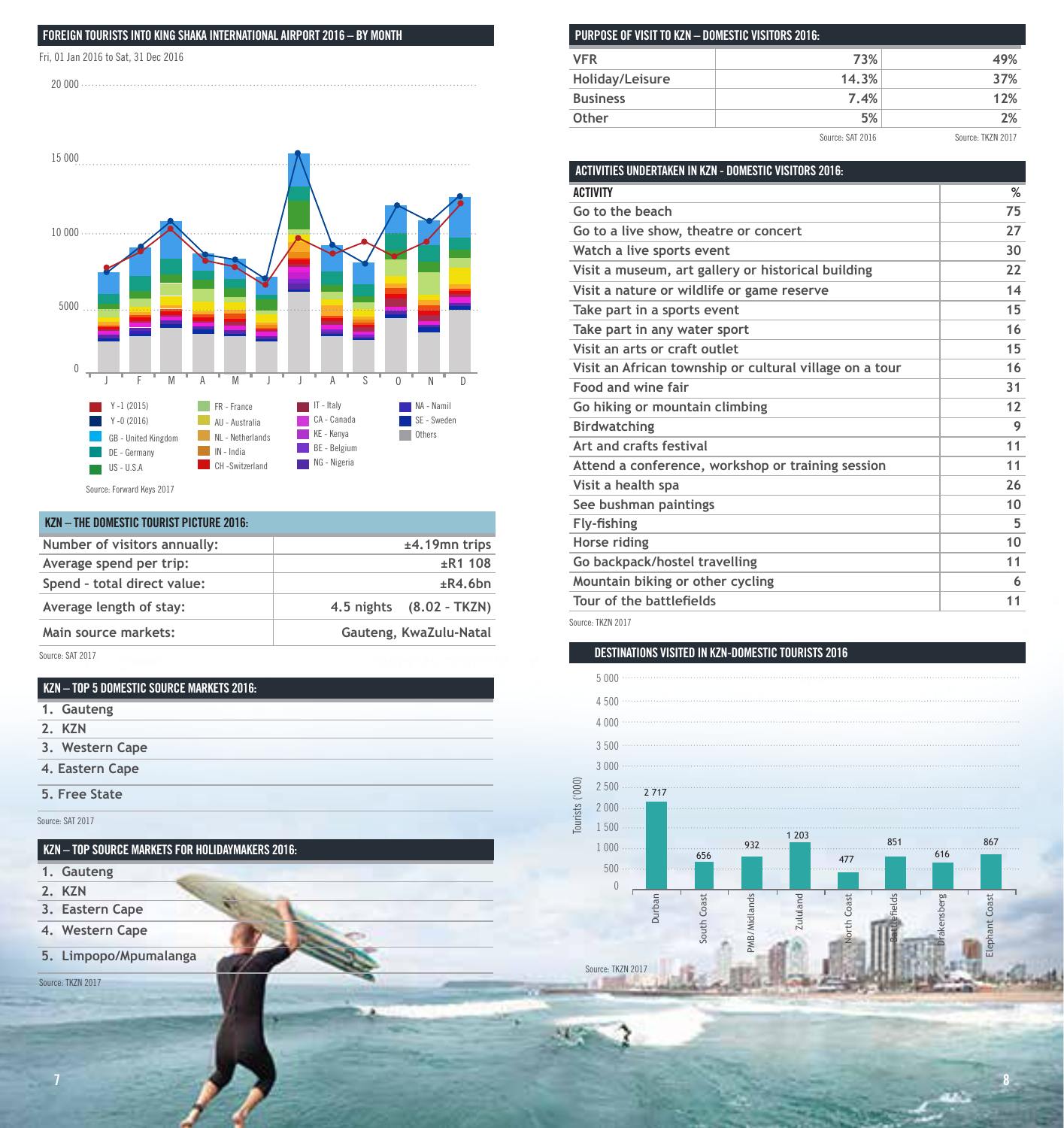| AVERAGE TRIPS TO DESTINATIONS PER YEAR IN 2016 |      |
|------------------------------------------------|------|
| Durban                                         | 2.32 |
| Pietermaritzburg/Midlands                      | 1.97 |
| South Coast                                    | 1.85 |
| North Coast                                    | 1.79 |
| Zululand                                       | 1.67 |
| Drakensberg                                    | 1.75 |
| <b>Elephant Coast</b>                          | 1.76 |
| <b>Battlefields</b>                            | 1.83 |
| Source: TKZN 2017                              |      |

**DOMESTIC TRIPS TO DESTINATIONS IN KZN 2016: Durban 50%** Pietermaritzburg 17% **Zululand 22% Drakensberg 11% Elephant Coast 16% North Coast 9% South Coast 12% Battlefields 16%**

Source: TKZN 2017

#### **KZN DOMESTIC SEASONAL FLOW 2016**



2012 2013 2014 2015 2016

**9 10**

Source: SAT 2017

#### **HOTEL ROOM OCCUPANCY % GRAPH KZN 2012-2016**



| <b>KWAZULU-NATAL SUPPLY STATISTICS 2016:</b> |       |
|----------------------------------------------|-------|
| <b>Hotels</b>                                | 251   |
| Guesthouses:                                 | 304   |
| Lodges                                       | 202   |
| <b>Bed and Breakfasts</b>                    | 690   |
| <b>Caravan and Campsites</b>                 | 87    |
| Self-Catering                                | 737   |
| Youth Hostels/Backpackers                    | 38    |
| <b>Conference Venues</b>                     | 316   |
| <b>Tourist Guides</b>                        | 1 185 |
| <b>Tour Operators</b>                        | 405   |

Source: TKZN July 2017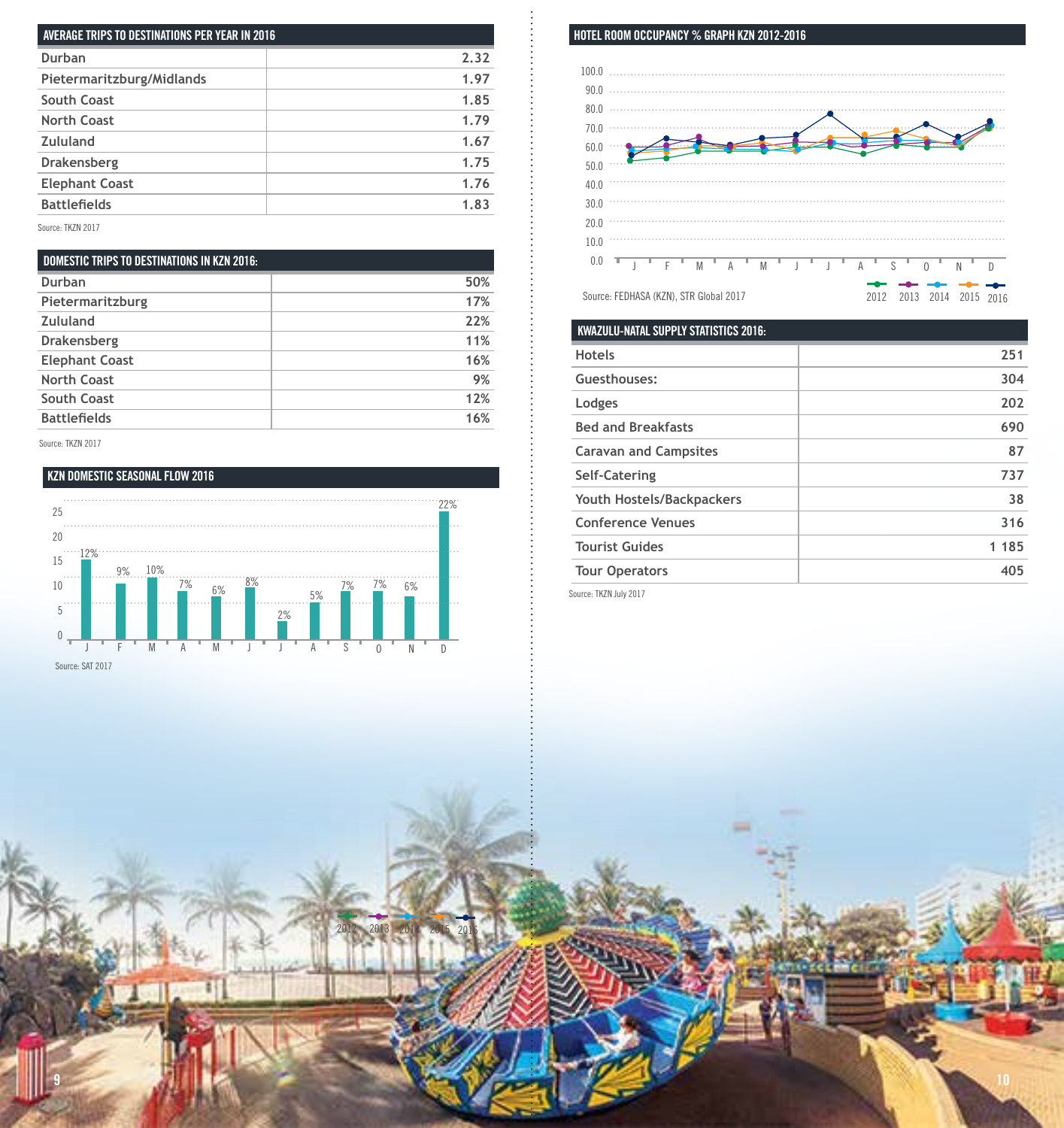|                | Relative Market Potential Input - Key Consumer Segment Profiles |                          |                       |  |                                                      |               |   |                     |                |
|----------------|-----------------------------------------------------------------|--------------------------|-----------------------|--|------------------------------------------------------|---------------|---|---------------------|----------------|
|                | <b>Key Consumer</b><br><b>Segments</b>                          | Natural<br><b>Beauty</b> | Viewing  <br>Wildlife |  | Visiting   History of<br><b>Big Cities</b> Apartheid | <b>Hiking</b> |   | Shopping   Business |                |
| $\mathbf{1}$   | German<br>Wanderlusters                                         |                          |                       |  |                                                      |               |   |                     |                |
| $\overline{2}$ | German NSSA                                                     |                          |                       |  |                                                      |               |   |                     |                |
| $\overline{3}$ | <b>French Wanderlusters</b>                                     |                          |                       |  |                                                      |               |   |                     |                |
| $\overline{4}$ | <b>French NSSA</b>                                              |                          |                       |  |                                                      |               |   |                     |                |
| $\overline{5}$ | <b>UK Wanderlusters</b>                                         |                          |                       |  |                                                      |               |   |                     |                |
| $6\phantom{1}$ | <b>UK NSSA</b>                                                  |                          |                       |  |                                                      |               |   |                     |                |
| $\overline{1}$ | <b>US Wanderlusters</b>                                         |                          |                       |  |                                                      |               |   |                     |                |
| 8              | <b>US NSSA</b>                                                  |                          |                       |  |                                                      |               |   |                     |                |
| $\overline{9}$ | Chinese<br>Wanderlusters                                        |                          |                       |  |                                                      |               |   |                     |                |
| 10             | <b>Chinese Upcoming</b><br>Wanderlusters                        |                          |                       |  |                                                      |               |   |                     |                |
| 11             | Japanese<br>Wanderlusters                                       |                          |                       |  |                                                      |               |   |                     |                |
|                | 12 Japanese NSSA                                                |                          |                       |  |                                                      |               |   |                     |                |
|                | 13 Kenya All                                                    |                          |                       |  |                                                      |               |   |                     |                |
|                | 14 Nigeria All                                                  |                          |                       |  |                                                      |               |   |                     |                |
|                | SADC well-to-do<br>15 Leisures                                  |                          |                       |  |                                                      |               |   |                     |                |
|                | 16 SADC Shopping Brigade                                        |                          |                       |  |                                                      |               |   |                     |                |
| 17             | SADC Young and<br>Upcoming                                      |                          |                       |  |                                                      |               |   |                     |                |
| 18             | Domestic Young and<br>Upcoming                                  |                          |                       |  |                                                      |               |   |                     |                |
| 19             | <b>Domestic Striving</b><br>Families                            |                          |                       |  |                                                      |               |   |                     |                |
| 20             | Domestic well-off<br><b>Homely Couples</b>                      |                          |                       |  |                                                      |               |   |                     |                |
|                | Source: SAT 2006                                                |                          |                       |  |                                                      | $\mathbf 0$   | 1 | $\overline{2}$<br>3 | $\overline{4}$ |

#### **New KZN Domestic Segmentation 2013-2019**

**Using the information from the surveys conducted, five variables were identified. These variables are race, purpose of travel, age, income, and family situation. LSM has been replaced by income. Using these five variables, the available market was grouped into 14 segments based on travel behaviour and preferences.** 

**NTSS targets were used to identify the most important segments upon which to focus activation efforts. From the NTSS, three metrics were identified in order to assist in creating the most appropriate segments for activation. These were growth (volume), cultural transformation (change of travel habits and activities) and ability to win. Using these metrics, the 14 segments were reduced to 5, circled in the diagram:**



Source: SAT 2012

**11 12**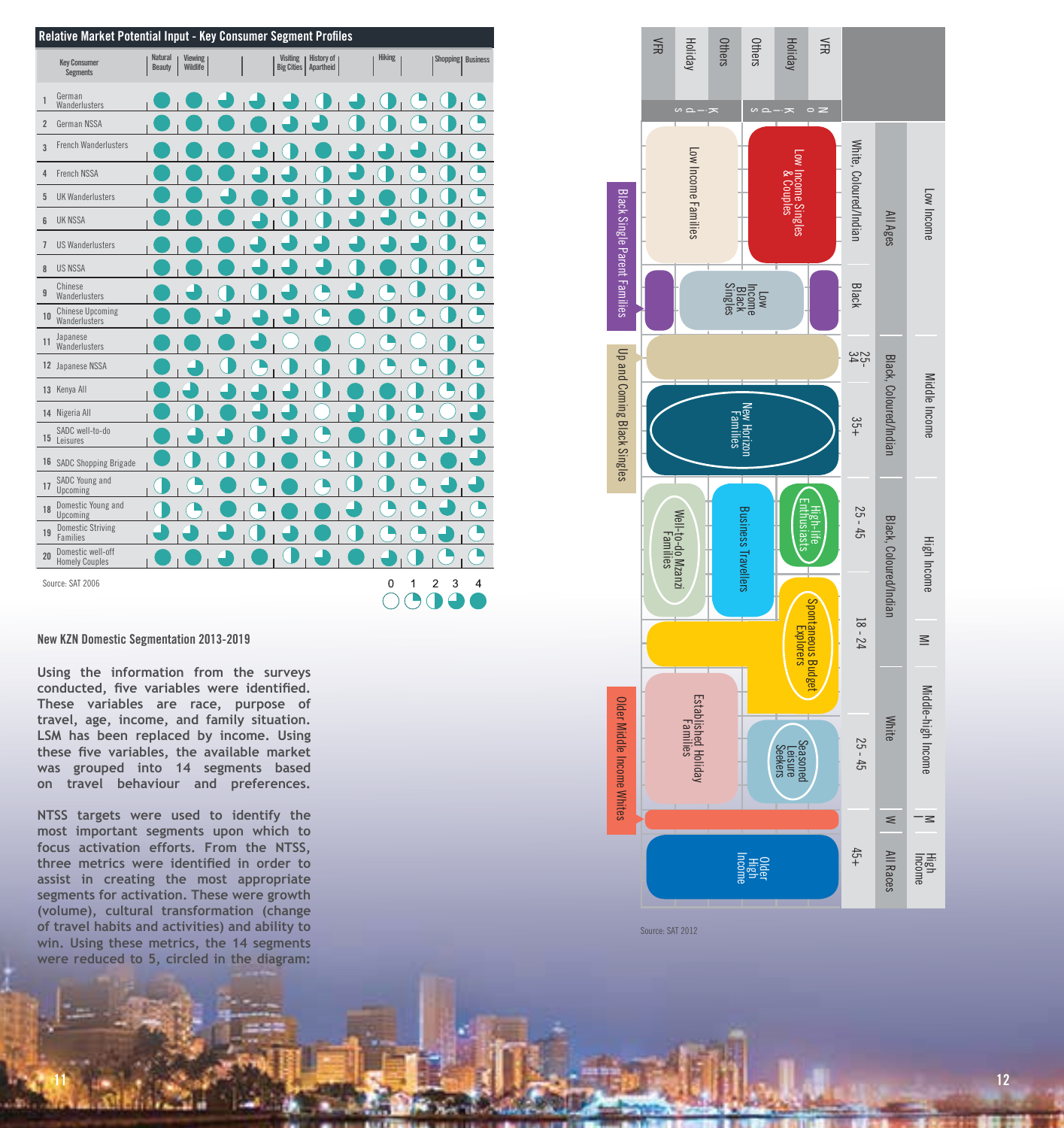#### **International Segmentation**

**Through the segmentation of markets, a number of global segments have emerged across countries, of people who are positive and keen to visit South Africa. The diagram below depicts the latest segmentation:**

**The core segments which SAT will be focusing on (outlined by red dotted line in diagram above) are the NSSAs (Next Stop South Africa) and the Wanderlusters. The major differentiator between these two segments is AGE. The Wanderluster is a more 'youthful' segment, whereas the NSSAs are more 'mature'. However, they both know and are positive about South Africa and have a desire to travel here. They travel abroad regularly, however, they have several destination choices. The challenge is to switch them from other destinations to South Africa. Centre of gravity descriptions: "The person and situation for which the brand is always the best choice is defined in terms of their attitudes and values, NOT JUST DEMOGRAPHICS".**

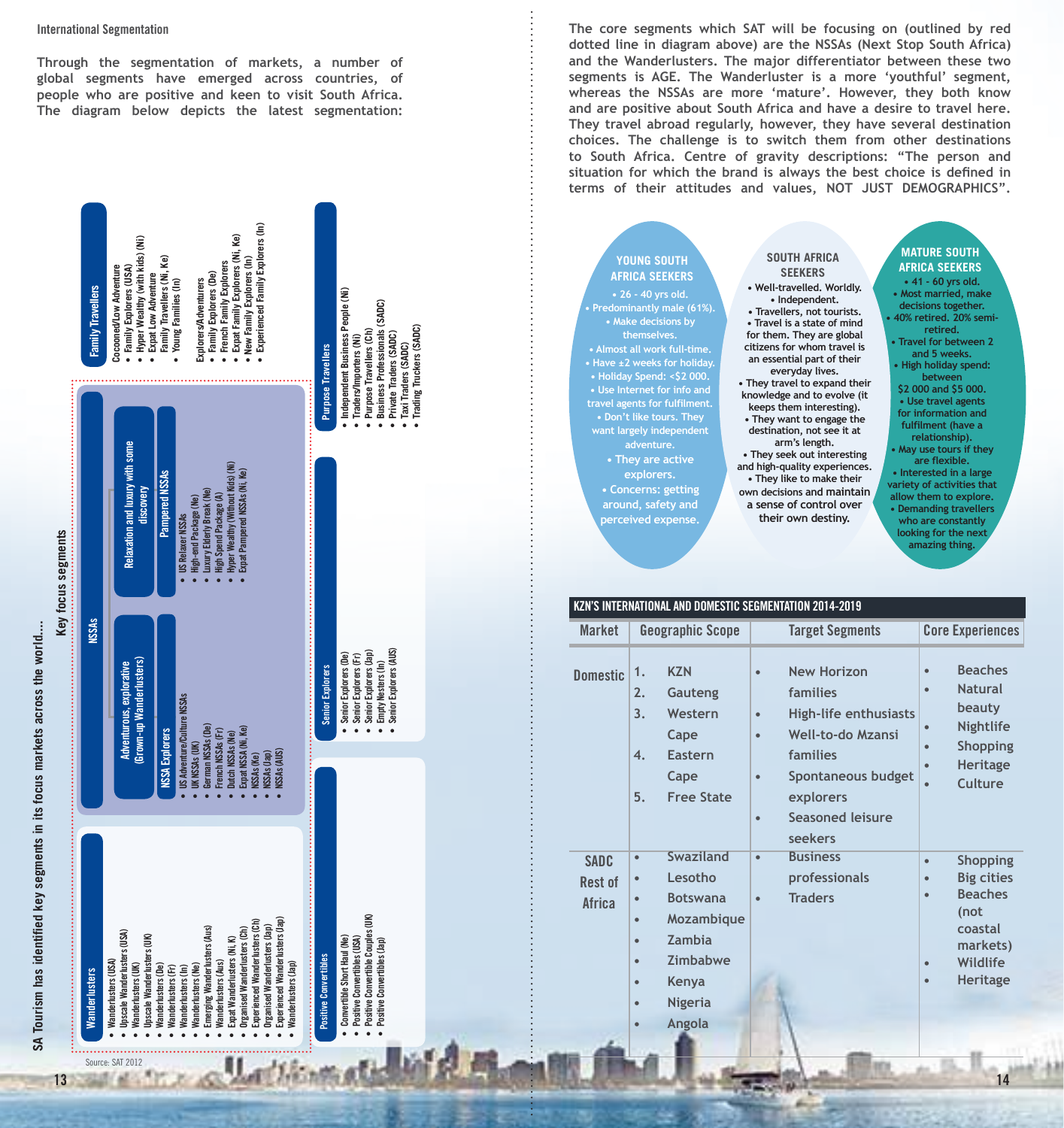| <b>EUROPE</b><br>AMERICAS<br>ASIA | CORE                                     | <b>OPPORTUNITY</b>                      | <b>INVESTMENTS</b>                                                        | <b>STRATEGIC</b><br><b>HUB</b>     |                                                                             |                                                                                                        |
|-----------------------------------|------------------------------------------|-----------------------------------------|---------------------------------------------------------------------------|------------------------------------|-----------------------------------------------------------------------------|--------------------------------------------------------------------------------------------------------|
|                                   | •United<br>Kingdom<br>$-USA$<br>•Germany | • France<br>•Netherlands<br>· Australia | · India<br>•China<br>•Brazil<br>•Sweden<br>•Eastern<br>Europe<br>(Russia) | •Middle<br>East (GCC<br>countries) | • NSSA.<br>Wanderlusters<br>• Family<br>explorers<br>· New beach-<br>lovers | •Natural<br>beauty<br>• Wildlife<br>•Culture<br>•Visiting<br>mountains<br>•Beach<br>•Adventure<br>(USA |
|                                   |                                          |                                         |                                                                           |                                    |                                                                             | Wanderluster)                                                                                          |

Source: TKZN 2017

| <b>KZN PROVINCIAL INFORMATION:</b> |                                                                                                                                                   |
|------------------------------------|---------------------------------------------------------------------------------------------------------------------------------------------------|
| Area                               | 94 361 km <sup>2</sup> (7.7% of South Africa)                                                                                                     |
| Coastline                          | 560 <sub>kms</sub>                                                                                                                                |
| Climate                            | Sub-tropical, Summer 17-28 °C, Winter 11-25<br>°C, Durban average rainfall-1 009mm                                                                |
| <b>Highest Elevation</b>           | 3 451m (Mafadi, in the Drakensberg)                                                                                                               |
| Population                         | 11.1mn (19.8% of South Africa) mid-2016<br>(growth rate 1.6%)                                                                                     |
| <b>Population Density</b>          | 113 people per square kilometer 2014                                                                                                              |
| Capital                            | Pietermaritzburg                                                                                                                                  |
| Languages                          | Mainly Zulu and English                                                                                                                           |
| <b>Holidays</b>                    | 1 January, 21 March, 24 March, 27 April, 28<br>April, 1 May, 2 May, 16 June, 9 August, 24<br>September, 16 December, 25 December, 26<br>December. |
| Time Zone                          | $GMT + 2$                                                                                                                                         |
| Currency                           | The Rand made up of 100 cents                                                                                                                     |
| GDP 2016                           | R489 302 million or 16% of South Africa's GDP*                                                                                                    |
| Electricity                        | 220 Volts                                                                                                                                         |
| <b>Harbours</b>                    | Durban, Richards Bay                                                                                                                              |
| Airports                           | King Shaka International Airport, Oribi,<br>Richards Bay, Margate, Ulundi.                                                                        |
| <b>Literacy Rate</b>               | 80.2% (2016)                                                                                                                                      |
| Employment rate*                   | Between 59.3% - 76.1% (2016, using strict and<br>expanded definitions)                                                                            |

Source: TKZN, IHS, STATSSA, KZN Provincial Treasury\*, Quantec\*\*



**KWAZULU-NATAL'S WORLD HERITAGE SITES** 



| Name                                                         | ISIMANGALISO WETLAND PARK, A WORLD<br><b>HERITAGE SITE</b>                                                                                                                                                                                                                                                                                                                                                                                                                                                                                 |
|--------------------------------------------------------------|--------------------------------------------------------------------------------------------------------------------------------------------------------------------------------------------------------------------------------------------------------------------------------------------------------------------------------------------------------------------------------------------------------------------------------------------------------------------------------------------------------------------------------------------|
| Location                                                     | Northeastern coast of KwaZulu-Natal, South Africa                                                                                                                                                                                                                                                                                                                                                                                                                                                                                          |
| Date of<br>Inscription                                       | December 1999                                                                                                                                                                                                                                                                                                                                                                                                                                                                                                                              |
| Criteria                                                     | Unique ecological processes, superlative natural<br>phenomena, biodiversity                                                                                                                                                                                                                                                                                                                                                                                                                                                                |
| Size                                                         | 332 000 ha, 220 kms of coastline                                                                                                                                                                                                                                                                                                                                                                                                                                                                                                           |
| <b>Highest Elevation</b>                                     | Mt Tabor 130m on the Eastern Shores coast,<br>Nyathikazi 159m on the northern coast, Maphelane<br>sand dune 183m, oKhombe 474m and Lebombo<br>Mountains 776m                                                                                                                                                                                                                                                                                                                                                                               |
| <b>Brief description</b>                                     | Three major lake systems, 8 interlinking ecosystems,<br>700 year old fishing traditions, Africa's largest<br>estuarine system, 25 000 year old coastal dunes,<br>220km of coastline, coral reefs, salt and fresh water<br>marshes, coastal grasslands, forested dunes, both<br>tarred and gravel roads,                                                                                                                                                                                                                                    |
| Climate                                                      | Sub-tropical. Summer 17-28 °C, Winter 11 - 25 °C,<br>average rainfall 650-800mm inland, 1200-1300mm<br>on the coast.                                                                                                                                                                                                                                                                                                                                                                                                                       |
| <b>Facilities</b>                                            | 15 741 beds in and around iSimangaliso Wetland<br>Park (this includes St Lucia, Western Shores, Eastern<br>Shores, uMkhuze, Sodwana Bay, Kosi Bay and<br>Hluhluwe/Mtubatuba) The types of accommodation<br>facilities available in and around the Park: 11<br>hotels, 22 guesthouses, 39 B&Bs, 80 huts/chalets/<br>lodges, 67 holiday flats/self-catering and 21 caravan/<br>camping. Other tourist facilities include boat launch<br>sites, picnic sites, bird and game viewing hides and<br>boardwalks (including two aerial platforms). |
| <b>Activities</b>                                            | Game drives (self-drive and guided), horse rides,<br>fishing (includes deep sea charters), guided natural<br>and cultural walks, turtle tours, whale watching,<br>birdwatching, estuary boat cruises, scuba diving,<br>snorkelling, kayaking.                                                                                                                                                                                                                                                                                              |
| <b>Visitor Numbers</b><br>Animal Species /<br><b>Numbers</b> | Annual total 2015: ±500 000<br>Total species: over 6500 plant and animal species, of<br>which there are 110 terrestrial mammals, 22 marine<br>mammals, 128 reptiles and 50 amphibians.<br>Big 5: elephant, white and black rhino, buffalo, lion,<br>leopard                                                                                                                                                                                                                                                                                |
|                                                              | Other notable wildlife: 1700 crocodiles and 1600<br>hippos, giraffe, oribi, kudu, zebra, wildebeest,<br>wild-dog, hyena, cheetah.<br>Insect species include: 282 butterfly, 38 dragonfly<br>and damselfly, 52 fruit chafer beetle, 5 scorpions,<br>and 228 spider species.                                                                                                                                                                                                                                                                 |